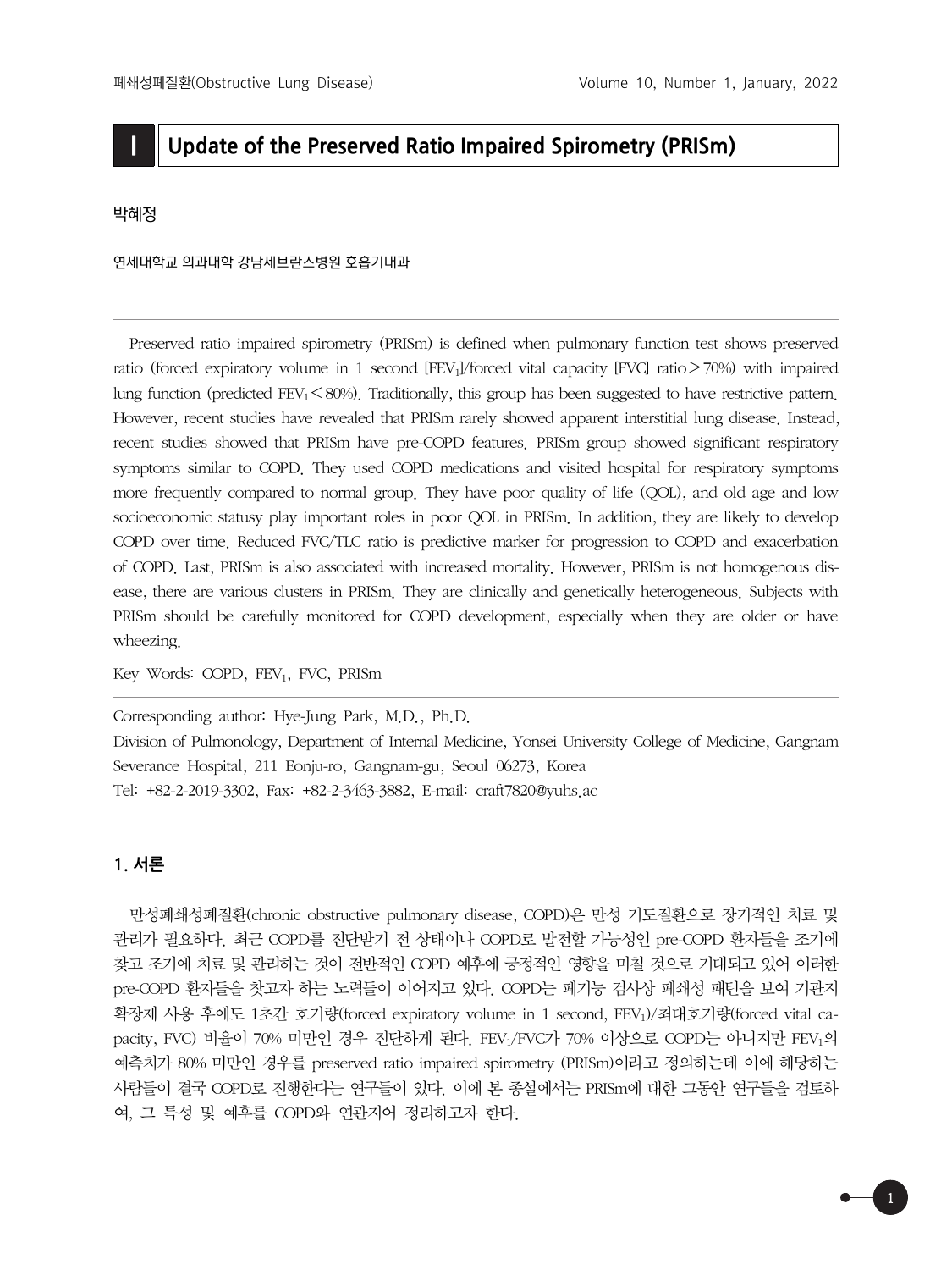# **2. 본론**

 PRISm은 정의상 FEV1/FVC 비율이 70% 이상이면서 FEV1의 예측치가 80% 미만이기 때문에 FVC의 예측치 역시 감소되어 있을 수 있다. 그렇기에 전통적으로 PRISm에 해당하는 사람들은 제한성폐질환 장애가 있다고 여겨져 왔다. 하지만 FVC는 전체 폐용적(total lung capacity, TLC) 예측률이 50% 가량 밖에 되지 않으며, 특히 FVC 예측치가 60∼80%인 경우 실제 TLC 감소가 관찰되는 제한성폐질환 장애는 30% 이내인 것으로 알려져 있어 PRISm 소견을 보이는 사람들이 모두 제한성폐질환 장애가 있다고 보기는 어렵겠다<sup>1</sup>. 또한 PRISm은 COPD 세계가이드라인(global initiative for chronic obstructive lung disease, GOLD)에 의하면 FEV1/FVC 비율이 정상 이므로 특정 COPD 그룹으로 분류되지 않는다. PRISm은 현재까지 제한성 및 폐쇄성 폐질환으로 분류되지 않아 실제 임상에서는 중요성을 느끼지 못하고 놓치는 경우가 많다.

PRISm에 속하는 사람들을 대상으로 본격적인 연구가 진행된 것은 2011년도 Wan 등에 의해서이다<sup>2</sup>. 당시 미국 내 21개의 기관으로부터 모집되어 COPDGene 연구에 등록된 10팩-년 이상의 흡엽력을 가진 45에서 80세 성인을 대상으로 연구를 진행하였다. 연구 대상자 중, 1) 폐기능검사를 통해 PRISm과 2) 흡연자이면서 정상 폐기능 소견을 보이는 그룹과 3) COPD 환자로 나누어 비교 분석하였다. 이 연구에서는 PRISm이라는 용어를 사용하지 않고 GOLD에서 COPD로 분류되지 않았다는 의미에서 COPD-unclassified (COPD-U)라고 명하였다. 다른 그룹에 비하여 PRISm에서 BMI 수치가 높았다. 정상군에 비해 FEV1이 현저히 떨어졌으나 COPD 환자들보 다는 높았다. FVC와 TLC는 나머지 두 그룹에 비해 모두 현저히 낮았다. 약제 사용력이나 증상들 측면에서는 PRISm이 정상군과 COPD의 중간 정도의 성격을 가지면서 각 그룹과 통계학적으로 유의한 차이를 보였다. 또한 PRISm 그룹 내에서 실제 TLC가 낮은 대상자들은 50% 안팎이었다. PRISm에서 BMI가 30 kg/m² 이상인 비만인 사람들이 58.6%로 많은 비율을 차지하고 있었으며 비만한 경우 운동능력과 산소포화도가 떨어지고 증상도 더 심하였다.

 Washko 등이 같은 해에 뉴잉글랜드 의학저널(The New England Journal of Medicine)에 PRISm에 대해 발표한 내용이 있다<sup>3</sup>. 마찬가지로 COPDGene에 등록된 대상자들을 대상으로 시행하였으며 고해상도 CT를 통해 간질성 폐이상(interstitianl lung abnormality, ILA) 소견을 확인하였다. COPDGene에 등록된 대상자 중 9%가 PRISm으로 분류되었으며 GOLD 0, 1단계와 3, 4단계의 경우 ILA가 각각 13%와 10%로 발견되는데 반해 PRISm 에서는 22%가 발견되어 다른 군에 비해 간질성 폐질환 가능성이 높음을 시사하였다. 하지만 반대로 PRISm 내에서도 여전히 간질성 폐질환이 없는 대상자가 훨씬 많음을 시사하기도 한다.

이후 Wan 등이 2014년도에 처음으로 PRISm이라는 용어를 사용하기 시작하였다<sup>4</sup>. 마찬가지로 COPDGene에 등록된 대상자들을 대상으로 하였으며, 대상자는 2011년도에 비해 약 4배였다. 전체 대상자 중 12.3%가 PRISm 으로 분류되었다. 정상군과 COPD환자들에 비해 RPISm에서 BMI가 높고 FVC가 낮았다. PRISm에서의 FEV1은 정상군에 비해 현저히 떨어졌고 COPD에 비해서는 높았다. PRISm의 약물 사용력은 정상군에 비해 빈번했으며 COPD에 비해서는 드물었다. PRISm 그룹 내에서 클러스터 분석(cluster analysis)을 시행한 결과, FEV1/FVC 비율이 높고, FEF25-75%가 높고, 폐기종과 가스 저류가 적은 클러스터 1과 FEV1/FVC 비율이 낮고, 폐기종과 가스 저류가 많고 BMI가 낮은 클러스터 2와 BMI가 높고, 당뇨 동반이 많으며 TLC가 낮고, 기관지 벽 면적 증가 소견이 특징적인 클러스터 3으로 분류되었다. 이 연구를 통해 PRISm 내에도 다양한 형태가 존재한다는 것을 확인하였다.

최근 Park 등에 의해 국내에서 시행된 연구에서는 PRISm 내에서 COPD로 발전하는 비율을 확인하였다<sup>5</sup>. 국민건강영양조사결과와 연계된 국민건강심사평가원 데이터를 이용하여 분석하였다. 2007∼2009년도 국민건 강영양조사에 등록된 총 11,922명 중 비흡연자, 40세 미만인 자, 이미 COPD로 진단받고 치료중인 9,256명을 제외한 2,666명을 대상으로 분석하였다. 이들을 대상으로 시행한 폐기능 검사 결과 정상 소견을 보인 경우가 1,666명, PRISm은 313명, 이미 COPD 소견을 보이지만 의료이용이 없던 경우(unrevealed COPD)가 687명이었 다. PRISm은 정상과 unrevealed COPD의 중간 정도의 흡연력을 보였으며, 당뇨는 PRISm에서 많이 동반되었다.

2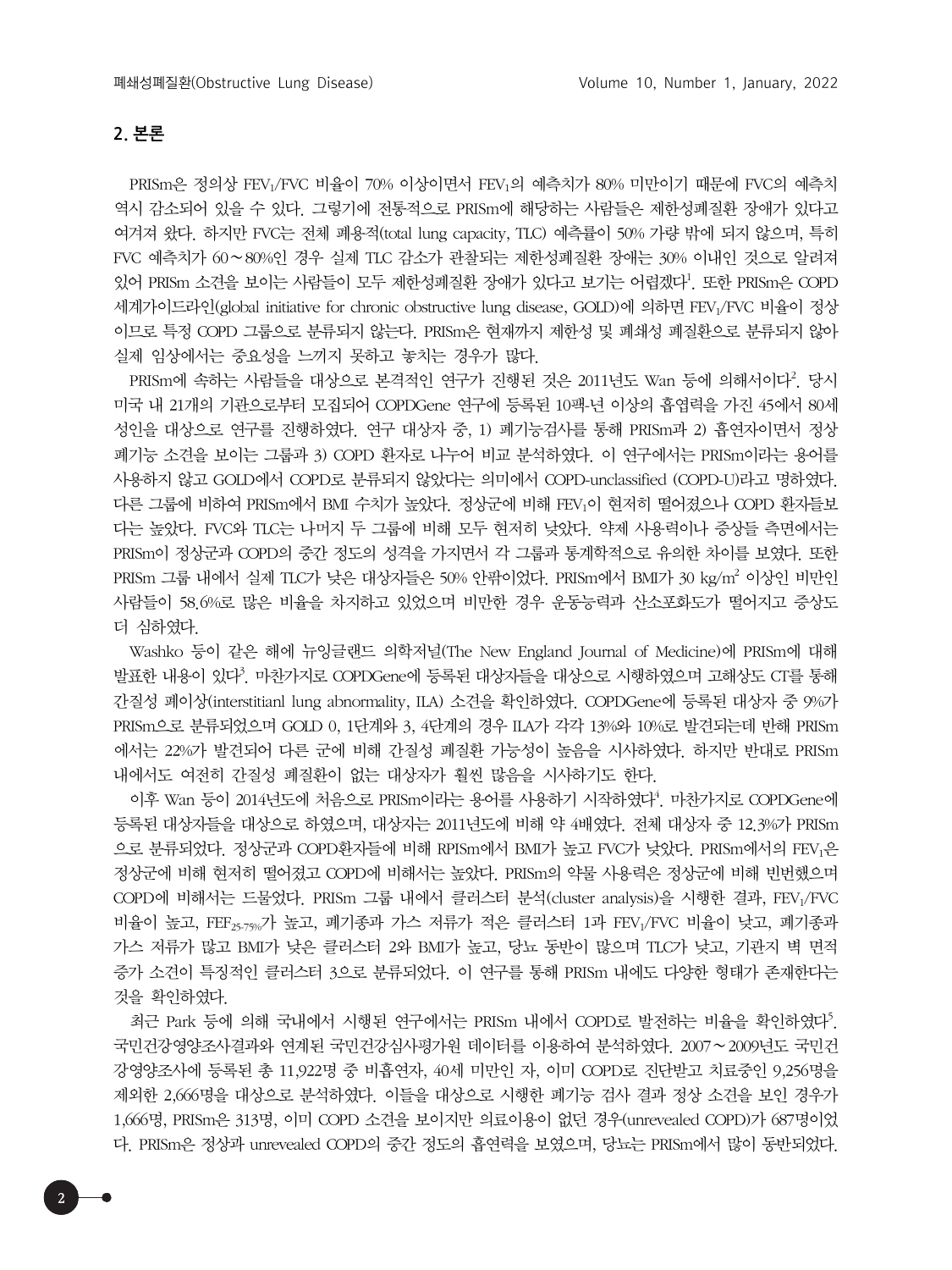이후 3년간 의료 이용을 분석하였을 때 COPD로 인한 의료 이용이 발생한 경우는 정상에서 4.4/1,000인년, PRISm에서 17.0/1,000인년, unrevealed COPD에서 45.1/1,000인년이었으며, 각 그룹간 모두 통계학적으로 유의 한 차이를 보였다. COPD로 인한 병원 방문률은 각각 7.3, 13.1, 24.6%였으며, COPD 약물 처방률은 각각 3.4, 8.3, 18.5%였다. 의료 비용도 연간 각각 186.17, 398.61, 750.7달러였으며 각 그룹당 모두 통계학적 유의한 차이를 보였다. PRISm 내에서 COPD가 발생하는 유의한 예측인자는 나이(오즈비, 1.14)와 쌕쌕거림(오즈비, 4.56)이었다. 본 연구를 통해 PRISm이 정상군에 비해 COPD로 발전하는 경우가 많고 이로 인해 의료 이용이 증가함을 알 수 있었다. PRISm에 해당하는 사람들을 임상에서 마주하게 될 경우 COPD 발생 가능성 및 이로 인한 의료 이용에 대해 주의 깊게 관찰해야 함을 알 수 있었다.

Heo 등이 국민건강영양조사 데이터를 이용하여 PRISm에 대해 추가 조사를 한 바가 있다<sup>6</sup>. 2008∼2013년도 국민건강영양조사 대상자에서 폐기능검사를 시행한 총 27,824명의 대상자들 중 PRISm에 해당하는 자는 6.7%였 다. 정상인에 비해 PRISm에서 삶의 질이 떨어지는 것을 확인할 수 있었다. 세부적으로는 운동성, 자기관리, 일상생활 측면에서 어려움을 겪는 것을 확인할 수 있었다. PRISm 내에서도 나이가 많은 경우, 수입이 낮은 경우, 교육 수준이나 경제적 활동 수준이 낮은 경우 삶의 질 저하가 더욱 현저하였다.

Wijnant 등이 로테르담 코호트 데이터를 이용하여 PRISm에서의 사망률을 연구한 바가 있다<sup>7</sup>. 2009∼2018년 도까지 약 9년간 관찰한 코호트 연구 결과이다. 처음에 정상으로 분류된 대상자들 중에서 연구 종료 시점까지 62.1%는 정상을 유지하였지만 3.1%에서 PRISm으로, 19.9%에서 COPD로 발전하였으며 14.9%에서 사망하였다. 처음에 PRISm으로 분류된 대상자들 중에서 10.4%는 다시 정상이 되었지만 23.0%에서 PRISm이 유지되었고, 32.6%에서 COPD로 발전하고 34.1%에서 사망하였다. COPD로 진단되었던 대상자들 중에서 7.4%가 정상이 되었고, 1.5%에서 PRISm이 되었으며 61.5%가 COPD를 유지하였고, 29.6%였다. 놀라운 것은 COPD에서의 사망 률보다 PRISm에서의 사망률이 높다는 것이다. COPD 안에서도 GOLD 1과 2∼4로 나눠서 Kaplan-Meier 커브를 그려 생존율 및 생존기간을 분석한 경우 GOLD 1은 정상군과 비슷한 사망률 그래프를 보여주었으나 PRISm은 GOLD 2∼4에 가까운 형태의 사망률 그래프를 보였다.

 최근 Fortis 등이 COPDGene 연구에 등록된 대상자들 데이터를 이용하여 PRISm에 관한 후속 연구를 발표하 였다8 . 총 10,199명의 대상자 중 1,131명(11.1%)이 PRISm으로 분류되었다. 이들에서 FVC/TLC 수치를 측정하여 이 수치를 4분위수로 분류하여 매우 낮음, 낮음, 높음, 매우 높음으로 분류하여 각 그룹별 특징을 비교하였다. 여기서 FVC/TLC는 가스 저류를 반영할 것으로 예상되며 값이 낮을수록 가스 저류가 심함을 시사한다. FVC/TLC 가 낮은 그룹일수록 나이가 많고, 여성이 많았으며 BMI가 높고, 흡연력도 많았으며, 증상도 심하였다. 약물 복용력도 많았고, 폐기능도 떨어졌으며, 폐기종과 가스 저류 비율이 높았다. 5년간 추적관찰한 결과, FVC/TLC 4분위가 매우 낮음으로 분류된 그룹이 매우 높음으로 분류된 그룹에 비해 최종적으로 COPD 발생률이 약 2배가 량으로 높았다. 매우 낮은 그룹은 매우 높은 그룹에 비해 COPD 악화력, 중증 악화력 모두 통계학적으로 유의하 게 1.5-2배 정도 높았다. 또한 각 그룹 간에 사망률에서도 유의한 차이를 보였으며 매우 낮은 그룹이 높은 사망률을 보였다.

### **3. 결론**

PRISm으로 분류된 대상자들은 정상인들과는 분명히 다른 특징을 가지고 있었다. 일부에서는 제한성 폐기능 장애가 보이기도 했고, 또 일부에서는 폐쇄성 폐기능 장애 소견을 보이기도 했다. 적지 않은 비율의 PRISm에서 마치 pre-COPD처럼 COPD 같은 특징을 보이기도 했다. PRISm의 예후는 아직 잘 알려진 바 없지만 정상인에 비해 많은 비율이 COPD로 발전하고 의료 이용이 발생하며 사망률이 높다는 데이터들이 있어 PRISm에 해당하 는 사람들을 임상에서 보게될 경우 주의 깊게 관찰할 필요가 있겠다.